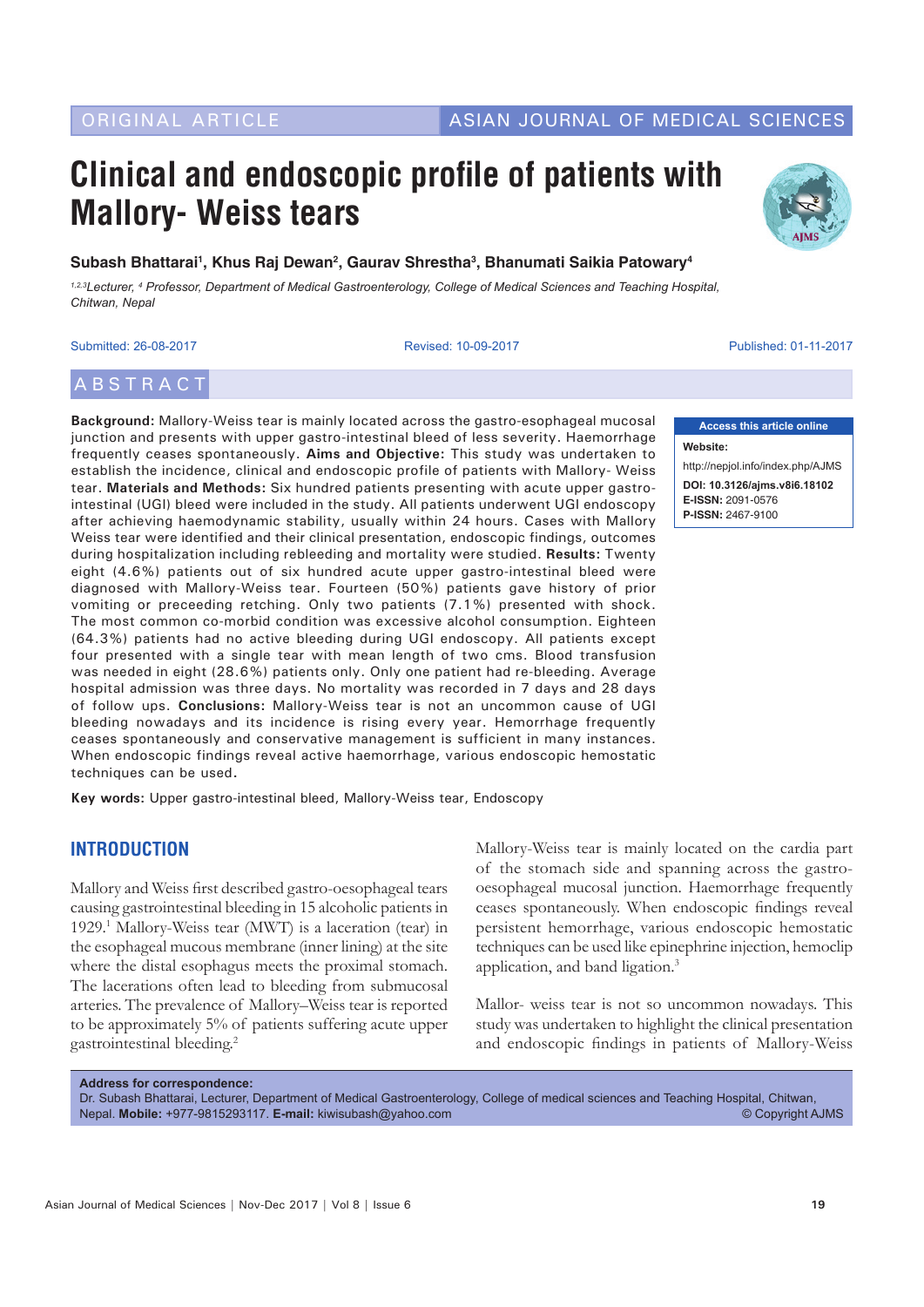tear presenting with upper gastrointestinal (UGI) bleed. This study may prove helpful in establishing clinical and endoscopic correlations and guiding in management of these patients.

# **MATERIALS AND METHODS**

This observational, cross-sectional, prospective hospital based study was carried out in the department of medical gastroenterology at College of Medical Sciences and Teaching Hospital, Nepal from January 2015 to June 2017.

Six hundred patients with acute upper GI bleeding presenting with either haematemesis and/or melaena were enrolled for the study. Data considering demographic variables, clinical features, bleeding characteristics were collected and alongside blood investigations like complete blood count, platelets count, blood grouping, liver function test, prothrombin time/international normalized ratio (PT/ INR), coagulation profile and others were collected.

Each patient underwent endoscopic investigation by standard flexible gastroduodenal endoscope (PENTAX EPK 700, PENTAX JAPAN Inc) after achieving haemodynamic stability, usually within 24 hours. In cases, when multiple lesions were found in UGI endoscopy, the lesion with active bleeding or recent stigmata of haemorrhage was considered the cause of bleeding.

Pharmacologic treatment with intravenous proton pump inhibitors and endoscopic treatment with injection epinephrine were used to maintain haemostatsis. Cases with Mallory Weiss tear were identified and their clinical presentation, endoscopic findings, outcomes during hospitalization including rebleeding and mortality were monitored.

Inclusion criteria: All patients with acute upper GI bleed

#### **Exclusion criteria**

- 1. Patients on warfarin or other anticoagulants
- 2. Critically ill patients and those who fail to give consent

The study was approved and verified by Institutional Review Committee and the work was in accordance with the rules and regulations laid down by the Institutional Review Committee.

### **Statistics**

Data were collected on a structured proforma covering the relevant subjects of the study and data entry followed by analysis was done in Statistical Packages for the Social Sciences (SPSS) version 20. All categorical data were expressed in percent and absolute number. All numerical continuous data were expressed in mean± standard deviation.

# **RESULTS**

Six hundred patients aged between 14 and 88 years of age presentation with UGI bleeding; 410 male (68.3%) and 190 female (31.7 %) were enrolled in the study. The most common cause of UGI bleed was gastro-oesophageal varices (40.7%) followed by peptic ulcer disease (31.7%). Non variceal causes of UGI bleed were duodenal ulcer (18.6%), gastric ulcer (13.1%) followed by portal hypertension gastropathy (6.7%),erosive mucosal lesions (12.7%), Mallory- Weiss tear (4.6%) and GI malignancy (3.6%) respectively as shown in Table 1.

Twenty eight cases (4.6%) of patients with upper gastrointestinal bleed were identified with Mallory Weiss tear. Patients with Mallory Weiss tear were aged between 19 and 75 years of age (mean  $45.8 \pm 16.16$  years). The mean ages of male and female patients were 49.6 and 39.8 years respectively (M:F=1.6:1).

Fourteen (50%) patients gave history of prior vomiting or preceding retching. These symptoms were commonly seen in alcoholic cirrhosis, alcohol dependent patients and in pregnant women most commonly. Eighteen (64.3%) patients presented with only haematemesis, three  $(10.7\%)$  with malena; and seven  $(25\%$  % with haematemesis and malena.Only two patients (7.1%) presented with shock. Mean haemoglobin at presentation was  $11.2 \pm 1.63$  gm% (range of 8gm% to 14 gm %). Only five patients presented with haemoglobin  $\leq 10$  gm%. Mean platelets count was 3, 37,000  $\pm$  1, 24,540/mm3 with a minimum of 90,000/mm<sup>3</sup> and a maximum of 5, 10,000/mm<sup>3</sup> .

# **Table 1: Distribution of subjects according to aetiology of UGI bleed**

| Aetiology of UGI bleed     | $N = 600$ (%) |
|----------------------------|---------------|
| Gastro-oesophageal varices | 244 (40.7)    |
| Oesophageal Varices        | 240 (40)      |
| Gastric varices            | 4(0.7)        |
| Peptic ulcer diseases      | 190 (31.7)    |
| Duodenal ulcer             | 112 (18.6)    |
| Gastric ulcer              | 78 (13.1)     |
| Portal hypertensive        | 40 (6.7)      |
| gastropathy                |               |
| Erosive mucosal lesions    | 76 (12.7)     |
| Erosive gastritis          | 39(6.6)       |
| Erosive oesophagitis       | 23(3.8)       |
| Erosive duodenitis         | 14(2.3)       |
| Mallory Weiss tear         | 28(4.6)       |
| GI malignancies            | 22(3.6)       |
| Gastric carcinoma          | 14 (2.3)      |
| Oesophageal Carcinoma      | 8(1.3)        |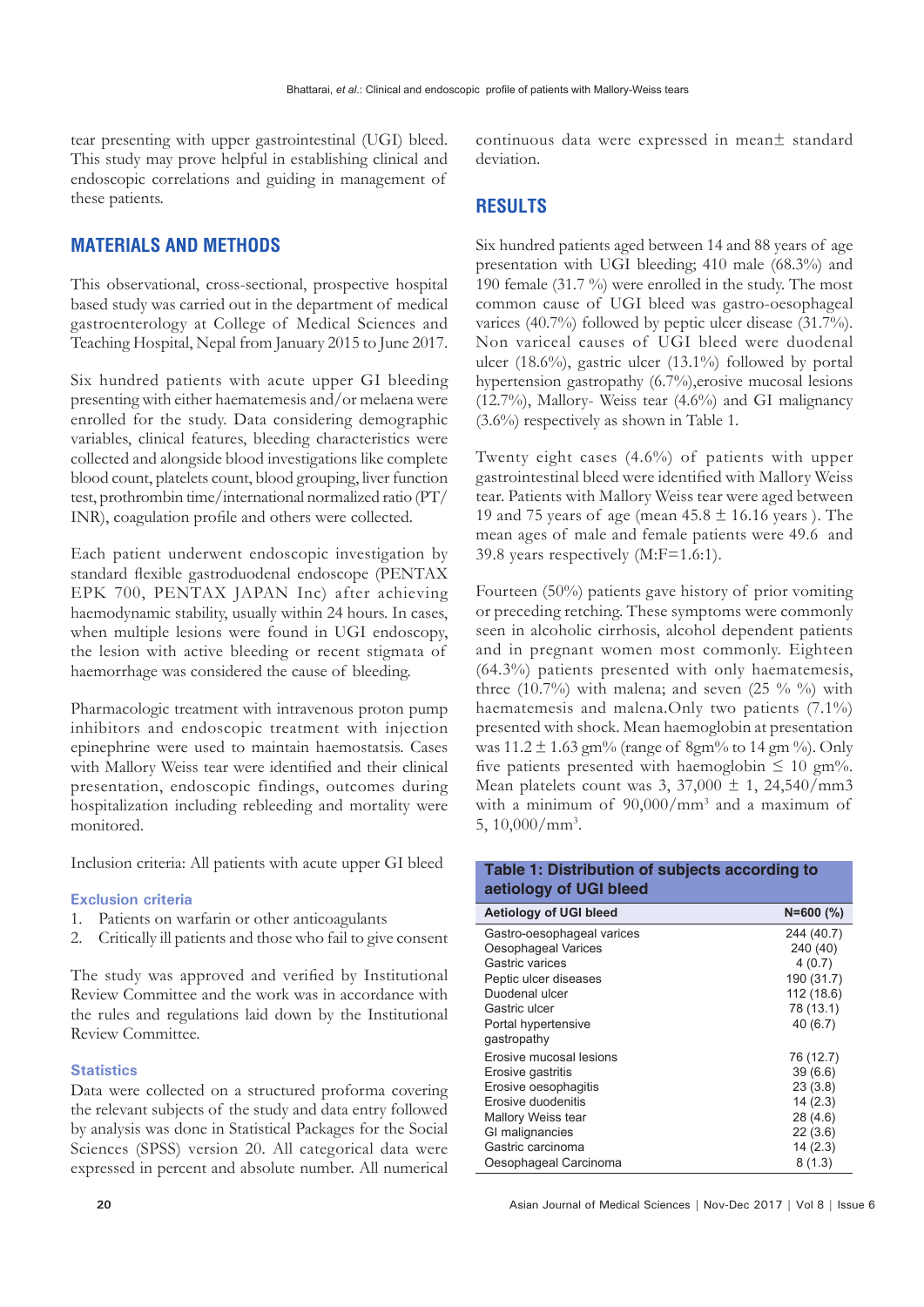In the present study, the common co-morbid conditions were alcoholic cirrhosis of liver in four patients, alcohol dependence in three, pregnancy with vomiting in four, chronic kidney disease in three. Three patients had systemic hypertension, two with diabetes mellitus, one case of ischemic heart disease and five patients had no co morbid conditions. Two cases had mucosal tear during UGI endoscopy done for evaluation of gastro-oesophageal reflux disease in the present study.

Mean complete rockall score after UGI endoscopy was two with a range from zero to five. Twenty four patients (37.5%) had Rockall score ≤3. Four patients had Rockall score of four and only two patients had maximum Rockall score of five. Four patients had oozing of blood from the tear; six patients had an adherent clot. Eighteen (64.3%) patients had no active bleeding during UGI endoscopy. All patients except four presented with a single tear with mean length of two cms. Four patients presented with two mucosal tears. Two patients were of alcohol dependence, one was pregnant lady and another was chronic kidney disease (CKD) patient with uraemia to present with two mucosal tears.

Coexisting mucosal lesions, but not source of bleeding was also identified in thirteen cases. Four patients had portal hypertensive gastropathy, four cases had gastric ulcer, one case had duodenal ulcer, three patients had erosive esophagitis and a single case had erosive gastroduodenitis.

All patients were treated with ulcer healing agents and intravenous proton pump inhibitor. One patient with oozing of blood was also treated with injection epinephrine that brought hemostasis.

Blood transfusion was needed in eight (28.6%) patients only. Four patients were transfused two pints of blood and the rest four were transfused a single pint of blood.

Only one patient had re-bleeding. The only cases that rebleed occurred in a pregnant lady on 5<sup>th</sup> day who was discharged on second day of hospital admission. Average hospital admission was three days with a minimum of one day and maximum of seven days. Patients with cirrhosis of liver, alcohol dependence and diabetes ketoacidosis cases were admitted for  $\geq$  5 days for management of their coexisting illness. No mortality was recorded in 7 days and 28 days of follow ups.

# **DISCUSSION**

Twenty eight (4.6%) patients with upper gastrointestinal bleed were identified with Mallory Weiss tear (MWT).

Dwivedi et al,<sup>4</sup> in India, reported 15.5% of UGI bleed to have MWT. Knauer et al<sup>5</sup> studied 528 upper gastrointestinal bleeders and incidence of MWT was 11 %. Endoscopic diagnoses of MWT were made in 12% and 10.3% by Akhtar et al<sup>6</sup> and Sugawa et al<sup>7</sup> respectively. Watts et al<sup>8</sup> reported an incidence of 4.5 %, similar to the present study. Yin et al<sup>9</sup> reported even lower incidence of 3.08%.

Patients were aged between 19 years and 75 years of age (mean 45.8 years) in the present study. The mean ages were 49.6 years in male and 39.8 years in female respectively. Knauer et al<sup>5</sup> studied patients with mean ages of 45.2years and 49.4 years among male and female respectively. Male predominance of 60.1 % was observed in the present study whereas, Knauer et al5 documented even higher male predominance of 77.4%.

The common precipitating factors of the MWT include; vomiting, coughing, hiccups, straining during defecation and lifting heavy objects, blunt abdominal injury, and epileptic convulsions. Esophagogastroduodenoscopy (EGD) as well as bowel preparation with polyethylene glycol lavage for colonoscopy has also been described.10

Conditions that predispose to Mallory-Weiss tears have beed established; like presence of hiatal hernia, excessive alcohol use, pregnancy with hyperemesis gravidarum, vomiting due to peptic ulcer and other mucosal diseases.<sup>10,11</sup> The common co-morbid conditions in the present study were alcoholic cirrhosis of liver in four patients, alcohol dependence in three, pregnancy with vomiting in four, CKD in three. Three patients had systemic hypertension, two with diabetes mellitus, one case of ischemic heart disease and five patients had no co morbid conditions. Two cases had mucosal tear during UGI endoscopy done for evaluation of gastro-oesophageal reflux disease in the present study.

Fourteen patients (50%) in the present study gave history of prior vomiting or preceding retching. These symptoms were commonly seen in alcoholic cirrhosis, alcohol dependent patients and in pregnant women most commonly. According to Dwivedi et al<sup>4</sup>41% patients with MWT had no antecedent nausea, retching, abdominal pain or vomiting. Symptoms of emesis or retching preceded actual upper gastrointestinal bleeding in 43 of 58 (74%) patients according to study by Knauer et al.<sup>5</sup> Excessive alcohol intake alone was noted in 23 of 58 (40%) cases in that study. However, more than half of the patients with MWT did not have a preceding history of retching or vomiting according to Knauer et al.<sup>5</sup> There was no antecedent explanation for the tear, such as nausea, retching, abdominal pain, or vomiting in 12 out of 28 patients (42.9%) according to Harris et al.<sup>12</sup>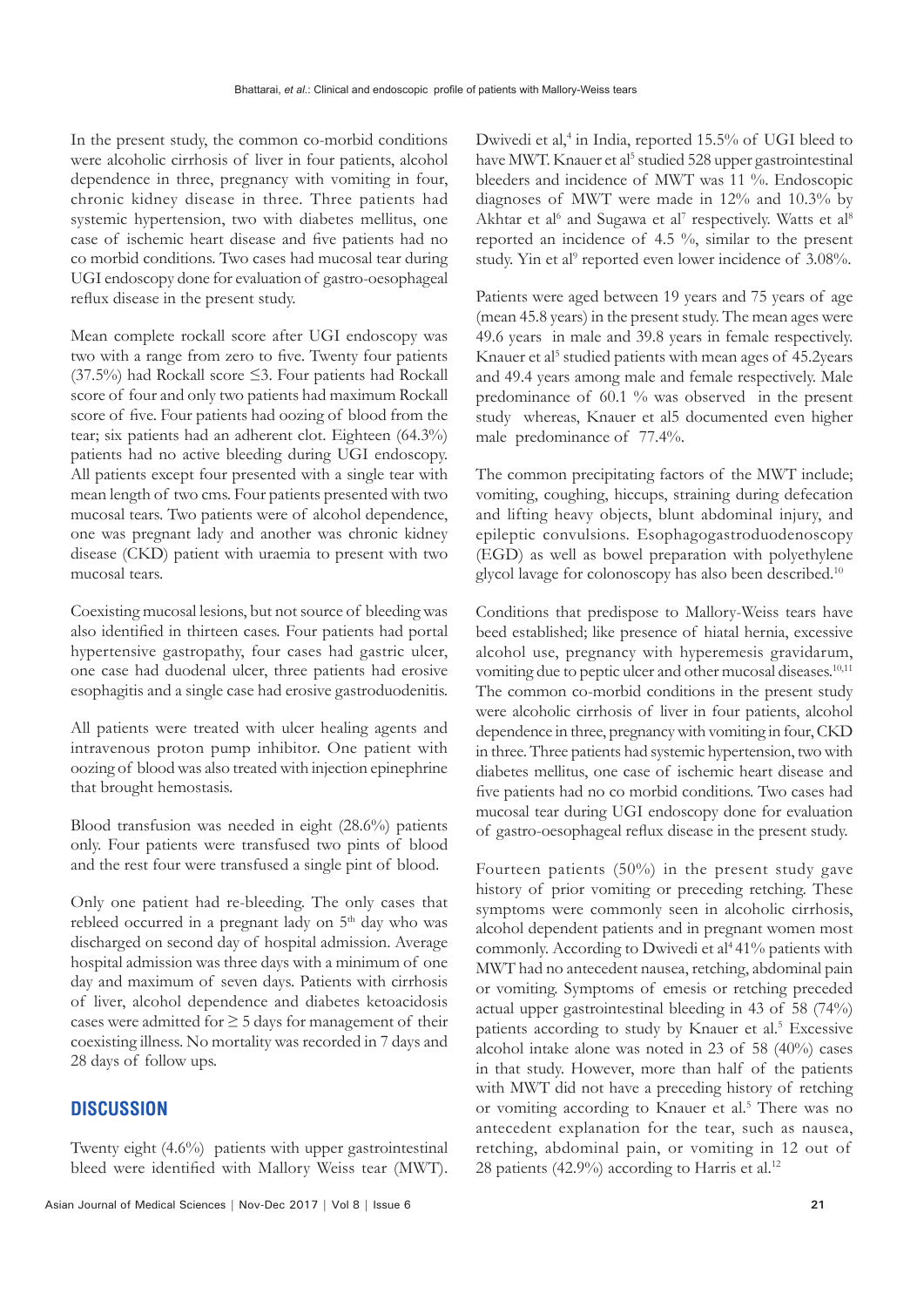Only two patients (7.1%) in the present study had shock at admission. Akhtar et al<sup>6</sup> reported 31 % of patients with MWT with shock.

All patients except four presented with a single tear with mean length of 2 cms and a maximum of 3 cms. Study by Knauer et al<sup>5</sup> described mucosal lacerations up to 4 cm in length with an average length of 1.5 cm. Four (14.3%) patients; two with alcohol dependent, a single pregnant lady and another chronic kidney disease with uremia presented with double lacerations. Single lacerations were present in 47, double lacerations in 6, triple in 4, and one patient had four lacerations in the study of 58 patients by Knauer et al.<sup>5</sup> Weaver et al.<sup>13</sup> observed a a higher 27% of cases presenting with two or more mucosal tears.

Hiatal hernia has been described in literatures to be associated with MWT. Hiatal hernia was present in 15 cases (53.5 %) in the present study. Knauer et al<sup>5</sup> described 72  $%$  of the cases with hiatal hernia. Sato et al<sup>14</sup> observed increased incidence of hiatus hernia in Mallory-Weiss tear than that in the control group. However, in a recent publication by Corralet al<sup>15</sup> hiatal hernia was more common in controls, and no significant difference was seen in a multivariate analysis. This recent publication is in contrary to previous publications.<sup>5,14</sup>

Coexisting mucosal lesions, but not source of bleeding was also identified in 13 cases (46.4%) in the present study. Four patients had portal hypertensive gastropathy, four cases had gastric ulcer, one case had duodenal ulcer, three patients had erosive esophagitis and a single case had erosive gastroduodenitis. Knauer et al<sup>5</sup> reported a higher forty-eight of 58 (83%) cases with additional mucosal abnormalities on endoscopy most commomly exudative esophagitis followed by esophageal varices, gastric and/or duodenal erosions, acute gastritis, and ulcers.

Approximately 24 hr after an acute bleed secondary to a Mallory-Weiss laceration, the lesion can appear as a superficial linear ulcer with complete healing occurring frequently in the subsequent 48 to 72 hours.<sup>4</sup> Patients bleeding with MWT may have normal UGI endoscopy if performed after 72 hours.

All patients were treated with ulcer healing agents and intravenous proton pump inhibitor. One patient with oozing of blood was also treated with injection epinephrine that brought hemostasis.

Conservative medical treatment, local injection, hemoclipping, or multipolar electrocoagulation produced primary hemostasis in 87.5% (14/16) of patients in the study conducted by Yin et al.<sup>9</sup>

Blood transfusion was needed in eight patients (28.5%) only. Four patients were transfused two pints of blood and the rest four were transfused a single pint of blood. Watts et al<sup>8</sup> observed a higher 61% of patients with MWT required blood transfusion. Mean transfusion requirements were 2.6 units of packed cells in the study by Harris et al<sup>12</sup> and 26.5% received four or more units In the study by Knauer et al<sup>5</sup> blood transfusion was required in even higher 75 % (40 out of 58) patients; 14 patients received one to two units; 24 received three to seven units; and 6 required more than seven units of blood.

When conservative measures for hemostasis fail, patients can be managed with endoscopic epinephrine injection, hemoclipping and band ligation. Park et al<sup>16</sup> in their study found no difference in the efficacy or the safety of band ligation vs. epinephrine injection for the treatment of actively bleeding MWT. Huang et al.<sup>17</sup> have described that endoscopic hemoclipping placement and endoscopic epinephrine injection are equally effective and safe for management of actively bleeding in Mallory –Weiss tear, even in patients with shock or comorbid diseases. Yamaguchi et al.<sup>18</sup> reported efficacy and safety of hemoclipping performed in 26 out of 58 patients with MWT. Complete haemostatis was achieved and no any complications, recurrent bleeding, or deaths were observed.

No surgical intervention was needed in the current study. Of the 58 patients, five (8.6%) required surgical intervention in the study by Knauer et al.<sup>5</sup>

Only one (5.6%) patient presented with rebleeding. The only case of rebleed was seen in a pregnant lady on 5<sup>th</sup> day who was discharged on second day of hospital admission. Rebleeding within 30 days was seen in a higher 12% of patients in the study by Akhtar et al.<sup>6</sup>

Average hospital admission was three days with a minimum of 1 day to a maximum of 7 days. Patients with cirrhosis of liver, alcohol dependence and diabetes ketoacidosis cases were admitted for  $\geq 5$  days for management of their coexisting illness. Most of the patients with MWT (80%) according to Akhtar et al<sup>6</sup> had an uneventful and short hospital stay (range of 1 to 4 days).

No mortality was recorded in 7 days and 28 days of follow ups in the present study. Although the majority of patients with MWT have a benign course, fatal outcomes have also been described in literatures. The mortality rate was 9.7% according to Fujisawa et al.<sup>19</sup> The patients with fatal outcome were identified with advanced age, shock on arrival, lower hemoglobin level, more prolonged prothrombin time, higher AST and ALT levels, detection of